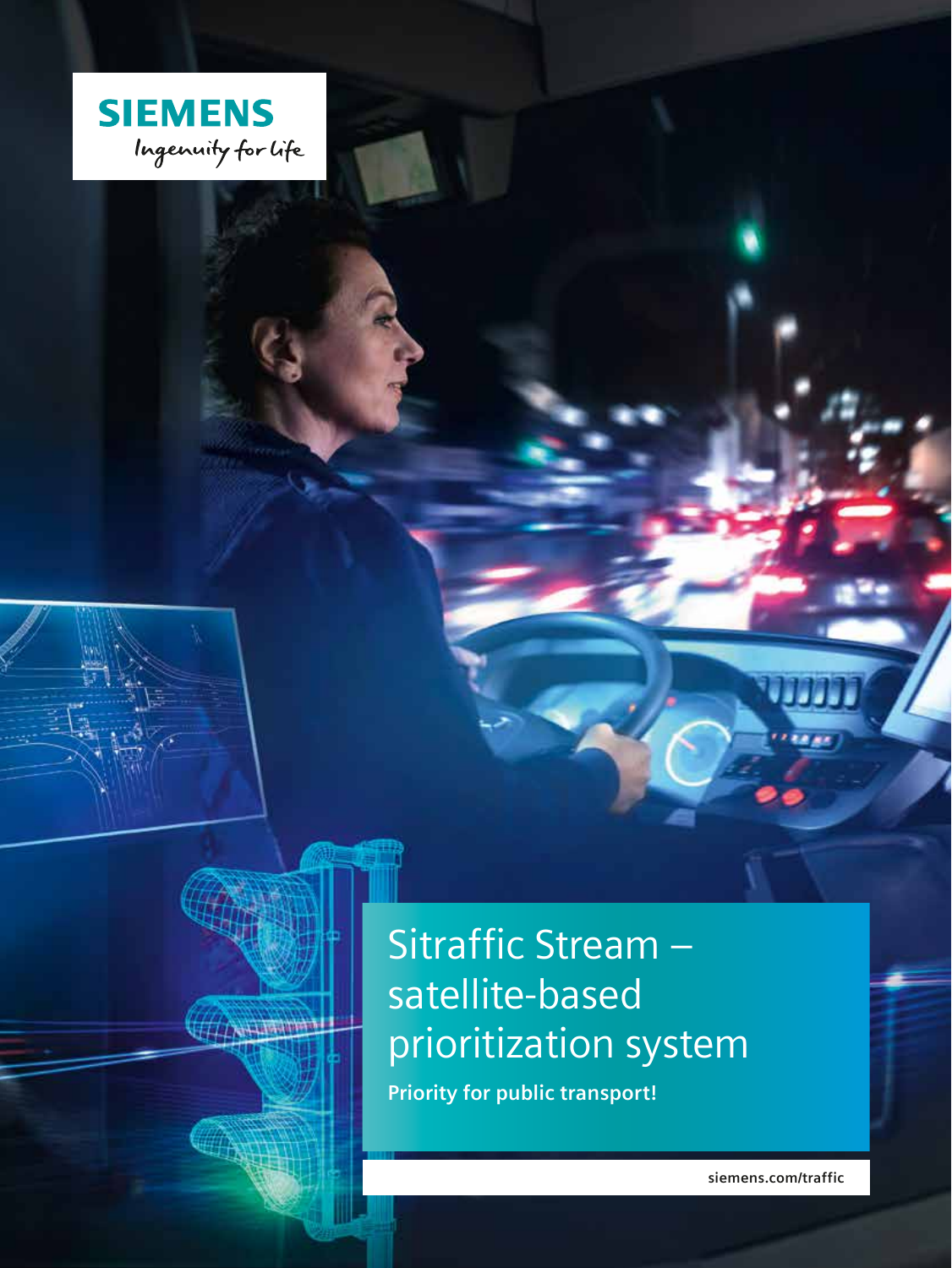## Fast and on-time public transport – quick and easy to implement!

Fast and convenient travel across the city, on buses that arrive on the dot at the bus stop, with exact arrival times indicated on easy-to-read dynamic displays – that's what users expect from their public transport providers. With the new, satellite-based Sitraffic® Stream prioritization system, these wishes can now be answered easily and cost-effectively – with minimal impact to the flow of individual traffic. 'Stream' stands for "**S**imple **t**racking **re**al-time **a**pplication for **m**anaging traffic lights and passenger information" and ensures that at every intersection the light automatically switches to green for an approaching bus and that the exact arrival times can be displayed anywhere along the route.

## **Easy and cost-effective thanks to satellite navigation**

Sitraffic Stream benefits from the advantages of satellite navigation technology, which works without extensive and costly roadside installations. Every bus carries a so-called on-board unit (OBU) with GNSS (GPS, Galileo, GLONASS) and mobile network 4G receivers. The OBU uses GNSS to determine the vehicle's exact position,

and mobile network 4G to transmit the positioning data of the bus as well as the passing one of the pre-defined registration points to the traffic control center. The control center successively switches all traffic lights on the route to green for the approaching bus. The positioning data are very precise; the average localization accuracy is 5 m.

## **Reliable bus prioritization, immediate return to regular switching routines**

Sitraffic Stream allows online localization of every single bus. When a bus passes the registration point before the intersection, the control center arranges for the traffic light to be switched to green just in time. As soon as the bus has crossed the intersection, it signs off at the corresponding sign-off point and the control center activates the command to return to normal traffic light switching routines. By the way, the registration points are a purely software-based function and require no roadside infrastructure.

### **No special equipment for intersection controllers needed**

The traffic controllers at the intersection can remain just as they are. No additional hardware components are required to use Sitraffic Stream because the vehicles communicate directly with the control center. From there, the system passes the relevant information on to the intersection controllers via existing communication links.

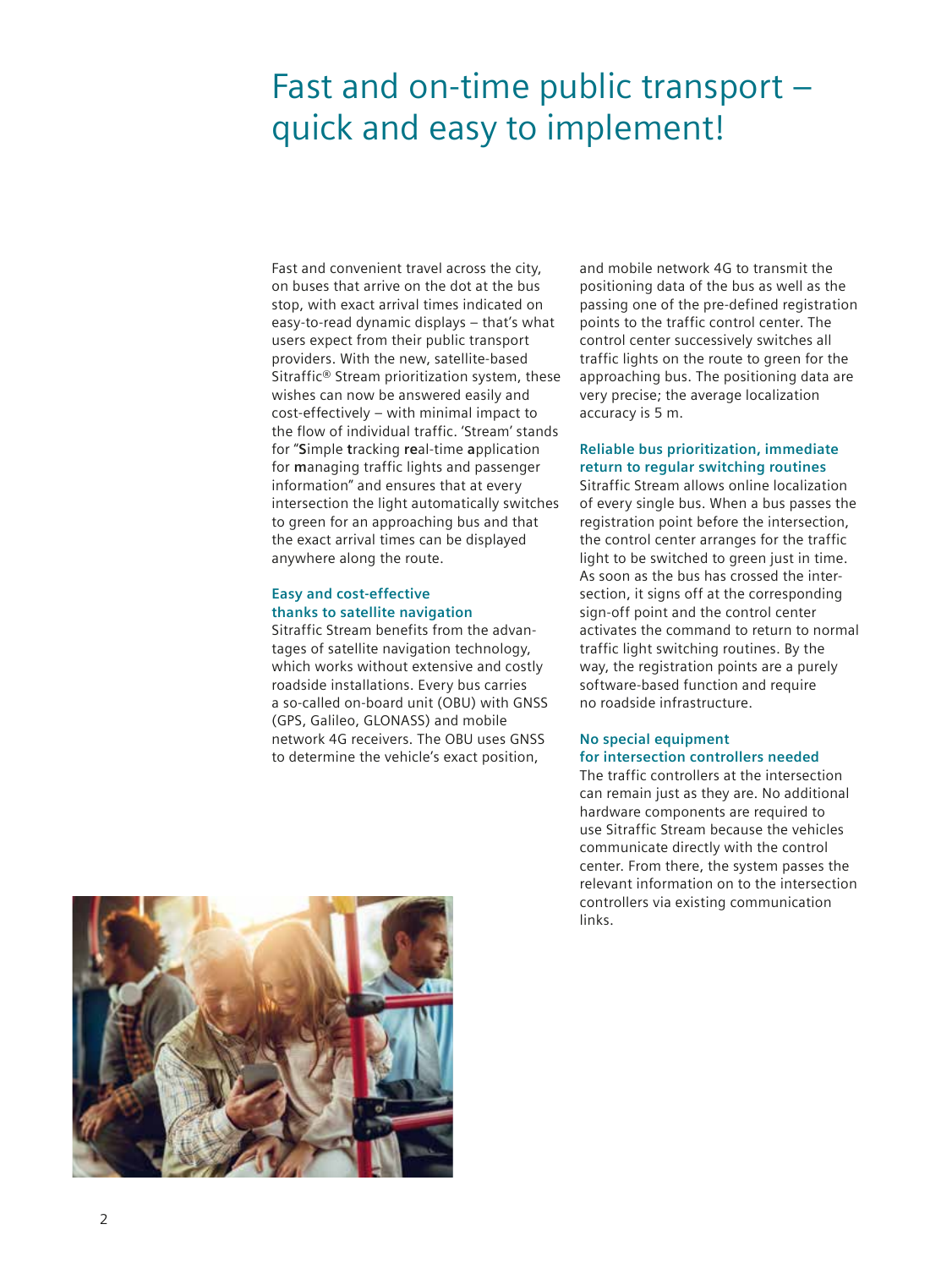## The basic principle is simple. As is the implementation!



The implementation of Sitraffic Stream is fast and cost-effective because it requires no changes or extensions to the technical roadside infrastructure. And the bus prioritization process is as straightforward as it gets, as the pictures below illustrate.

#### **Figure 1:**

For each intersection, two registration points (pre-registration and main registration point at a distance of X and Y meters before the intersection) as well as a sign-off point Z are defined on the software level. Since Sitraffic Stream is based on satellite navigation, it can be implemented without any investment in roadside equipment.

#### **Figure 2:**

The on-board unit installed in the vehicle uses GNSS satellite navigation (GPS, Galileo, GLONASS) to identify the first registration point and sends the message "Pre-registration point X passed" per mobile network 4G to the traffic control center.

#### **Figure 3:**

The control center sends a "Bus approaching" message to the controller at the intersection, including the command to switch the traffic light to green after a certain time interval or, as the case may be, to extend the current green phase to let the bus cross without stopping.

#### **Figure 4:**

By the time that the vehicle drives by the second registration point close to the intersection, the light has already switched to green or received the command to stay green for the time that the bus needs to reach the intersection.

#### **Figure 5:**

So the bus can cross the intersection without slowing down or stopping, which saves valuable seconds.

#### **Figure 6:**

A few meters behind the intersection the bus passes the signoff point. The OBU in the bus recognizes this point per satellite navigation and sends the

"Sign-off point Z passed" telegram per mobile network 4G to the traffic control center. Then the center orders the intersection controller to return to the regular traffic light switching routine.

## **Figure 7:**

Hence the system returns to normal operation immediately after the bus has left the intersection, and traffic on the other streets can be given the green light. Any interventions by Sitraffic Stream are limited to only a few seconds so that the impact on other road users remains minimal.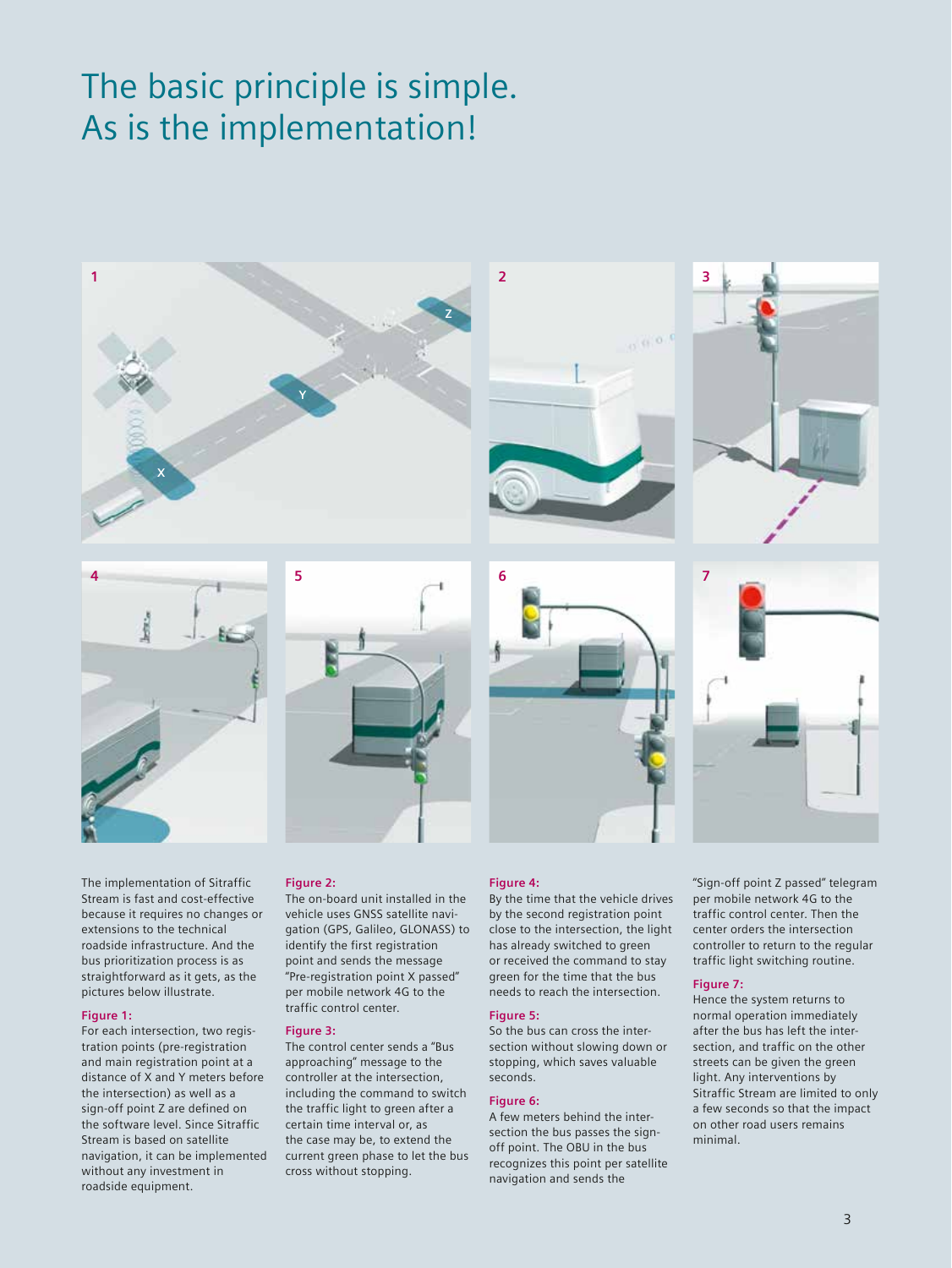#### **The working principle of Sitraffic Stream**



#### **Sitraffic Stream as costeffective cloud solution**



Also those municipalities that do not have a traffic computer of their own can benefit from Sitraffic Stream. The prioritization system can be operated as a component of the centrally hosted Sitraffic Scala ASP.

Sitraffic Stream is a cost-effective solution for small and medium-sized towns planning to implement a system for bus prioritization and/or for ensuring the safe and fast passage of fire engines and rescue vehicles. Since the system permits the exact positioning and tracking of individual vehicles, and the required reference points in the road network are defined on software level, the user can realize valuable additional functions.

Besides bus acceleration including easy dynamic passenger information, the system offers options for recording and analyzing journey profiles. What's more, Sitraffic Stream can be extended to additional bus lines and routes at any time – simply per software function.

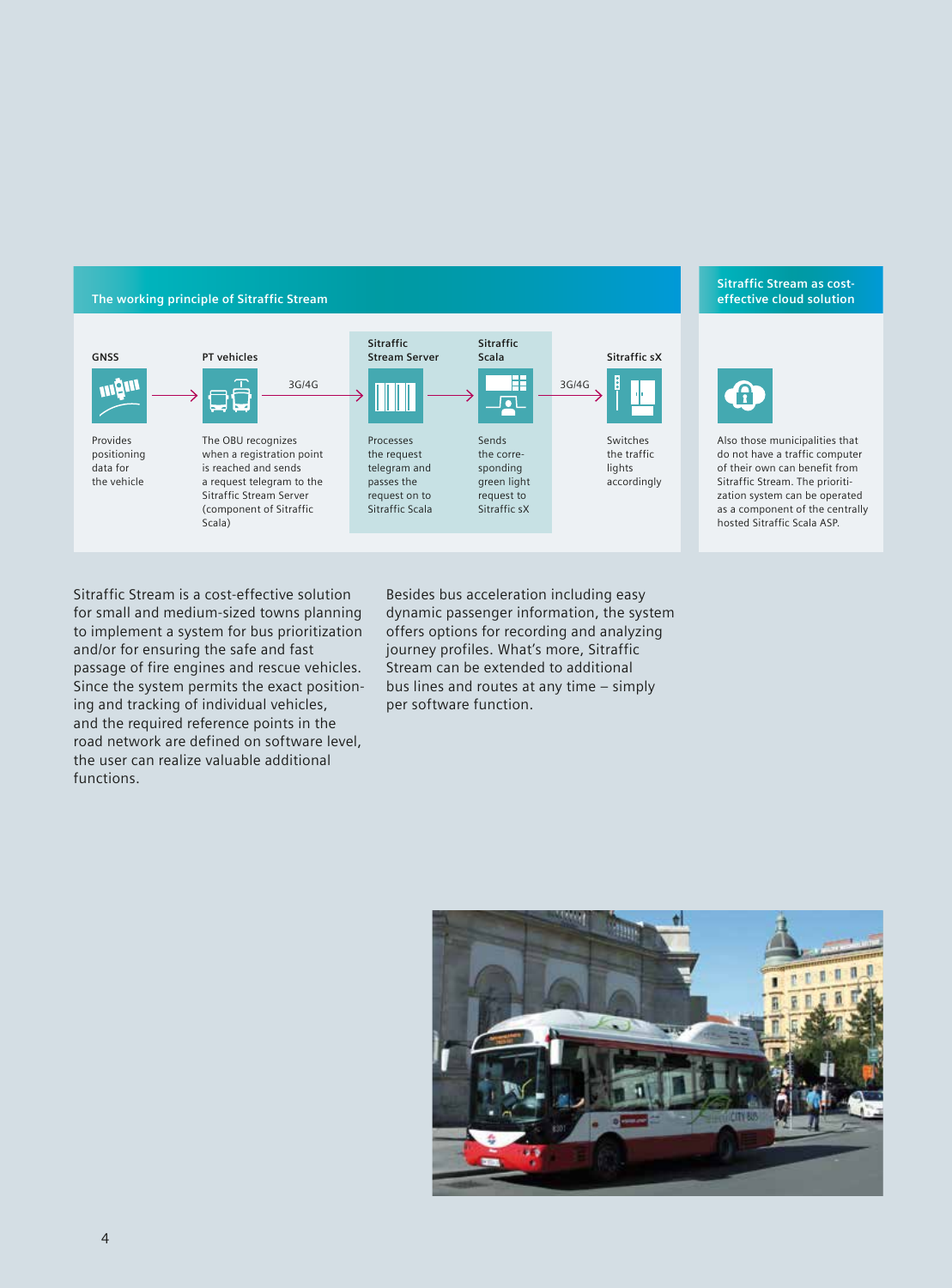## **Sitraffic Stream – field-proven for years and in many places**

In many German and European cities, Sitraffic Stream has already proven its value in daily operation.

## **Böblingen: Priority for buses and fire engines since 2014**

In Böblingen, a mid-sized town south of Stuttgart, the first pilot deployment of Sitraffic Stream successfully started operation back in 2014 – and has been gradually extended ever since. Today more than 80 buses and most fire engines are equipped with Sitraffic Stream, providing them with automatic green light at 50 intersections across the urban area.

## **Wedel and Husum: Sitraffic Stream in the cloud**

Also for small towns without a traffic computer of their own Sitraffic Stream is a practical solution: Wedel uses the system to give priority to fire brigade vehicles, and Husum to prioritize buses at intersections. System control is assured by the Sitraffic Stream Server in the cloud operated by Siemens Mobility. The towns simply pay a monthly fee – and have had only very low investment costs.

## **Freiburg: Operated in conjunction with the Convexis rescue operations control system**

In Freiburg, all fire engines can now be given priority at all major intersections across the city. Special feature: Sitraffic Stream uses the OBU signals of the existing rescue vehicle guidance system Rescue-Track designed by Convexis. This allows the customer to benefit from all the advantages of Sitraffic Stream without modification to the vehicles' equipment.

### **Successful implementation also in other countries**

The city of Reykjavik – another early Sitraffic Stream customer – now operates almost 100 buses and fire engines that enjoy prioritization at 50 inner-city intersections. Belgrade has recently signed a contract for the provision of 160 OBU (on-board units) that will give priority to the city's trams at intersections.

## **Three time prize-worthy – also in the experts' eyes**

**Best Practice Award for Telematics Applications** For their joint Sitraffic Stream pilot project, Siemens Mobility and the town of Böblingen won the Best Practice Award for Municipal Telematics Applications in the "up to 50,000 inhabitants" category. The prize was created by the European TelematicsPRO association in 2012.

**Winner of the "Landmarks in the Land of Ideas" competition** Lighthouse projects that generate groundbreaking impulses for the future of cities, towns and municipalities can enter this competition. The Sitraffic Stream pilot project in Böblingen won the prize in 2013/14 in the "Ideas for the city" topic area.

**Winner of the 2015 innovation award for "Mass Transit" applications** With this prize, the Ministry of Transport and Infrastructure of the German State of Baden-Württemberg honors projects that provide pioneering solutions for mobility development.